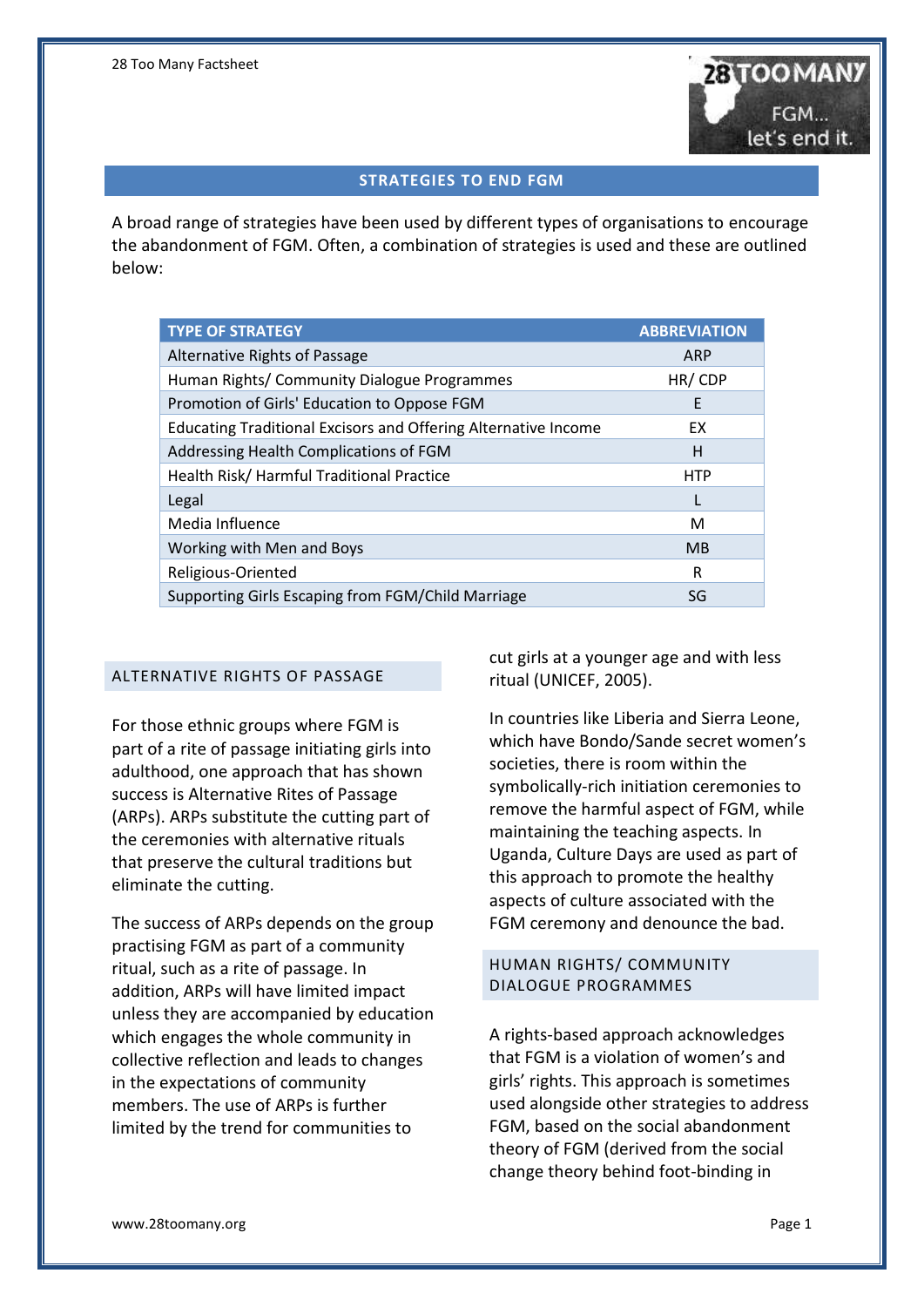China) (Mackie, 1996). The components of this theory include: (i) a non-judgemental human rights approach; (ii) community awareness-raising of the harmfulness of the practice; (iii) a decision to abandon FGM that is a collective decision by the entire community; (iv) the requirement of community public affirmation of abandonment; (v) intercommunity diffusion of the decision; and (vi) a supportive change-enabling environment, including the commitment of the Government (Wilson, 2012/13).

This Community Dialogue Approach was pioneered by Tostan in Senegal (UNICEF, 2005). It is based on the principle of listening and questioning between different generations, aided by a facilitator. It enables participants to reflect on their values, customs, traditions and expectations and to consider whether, when, how and under what conditions change should take place (GIZ, 2011).

In Ethiopia this approach is termed 'community conversations' and was adopted by the Government in 2004 as a national approach to ending FGM. Uganda NGOs often used community (intergenerational) dialogue to facilitate conversations regarding FGM with stakeholders, religious leaders, tribal elders and community members.

# PROMOTION OF GIRL'S EDUCATION TO OPPOSE FGM

Education may be the best long term strategy for ending FGM. Many NGOs engage schools with awareness raising programmes on child rights and the dangers of FGM.

There is a strong link between FGM and early marriage among some ethnic groups, such as the Mende in Sierra

Leone. Girls are cut prior to getting married and often drop out of school following being cut. This approach encourages the girls to remain in education and in some cases encourages them to speak out against FGM.

# EDUCATING TRADITIONAL EXCISORS AND OFFERING ALTERNATIVE INCOME

Although initiatives with FGM practitioners may be successful in supporting excisors in ending their involvement in FGM, they do not change the social convention that creates the demand for their services. Such initiatives may complement approaches that address demand for FGM, but alone they do not have the elements necessary to end FGM (UNICEF, 2005).

In Uganda there has been a steady increase in FGM practitioners (called surgeons) denouncing the practice. Some practitioners have been given government jobs including working as street cleaners and in town councils. In Sierra Leone, the Inter-African Committee partners with NGOs on projects focused on education and alternative employment.

# ADDRESSING HEALTH COMPLICATIONS OF FGM

Part of the strategy is ensuring that women and girls receive appropriate medical care for complications of FGM. In Ethiopia, as an example, the pioneering Addis Ababa Fistula Hospital, founded in 1958, is the world's only medical centre dedicated exclusively to providing free obstetric fistula repair surgery to women suffering from childbirth injuries. In addition to repairing obstetric fistula the hospitals also repair damage to other childbirth injuries as a result of FGM.

In The Gambia, Wassu Gambia Kafo focus on research on FGM complications and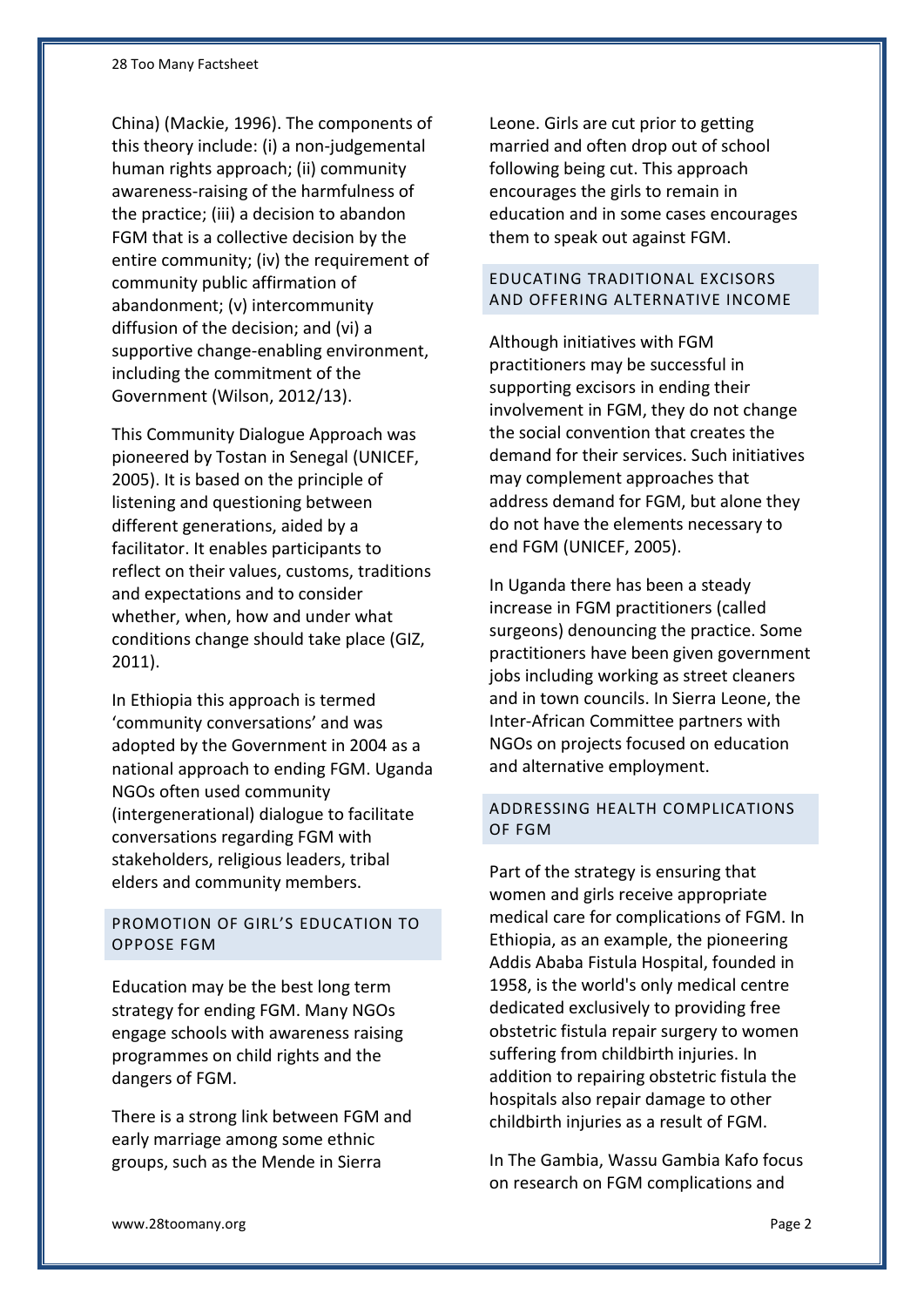also train medical and nursing staff. NATPAH in Liberia also work in this strategy area.

# HEALTH RISK/ HARMFUL TRADITIONAL PRACTICE

Strategies that include education about the negative consequences of FGM have been the most frequently used globally for the eradication of FGM. Informing communities and individuals of the health risks associated with FGM has been a key component of the majority of the strategies for promoting the abandonment of FGM.

Convincing people in areas of high FGM prevalence of the health problems can be a challenge. Difficult childbirth and long post-partum recovery periods, which are often exacerbated by FGM, are often seen as the norm. Communities may not, therefore, attribute the complications of FGM to the procedure itself (Winterbottom, 2009).

For instance, in Tanzania, the issue of *lawalawa* needs to be central to any attempt to eradicate FGM (particularly health education), with this being one of the main reported drivers behind the continuance of the practice in many areas.

#### LEGAL

This approach consists of lobbying the Government to enact legislation against FGM and advocating for effective enforcement of such legislation.

The legal approach is most effective when accompanied by awareness raising and community dialogue. If anti-FGM laws are introduced before society has changed its attitudes and beliefs, or is not accompanied by the requisite social support, it may drive the practice

underground, encourage people to cross the border to undergo FGM in a neighbouring country (UNICEF, 2005) and prevent people seeking medical treatment for health complications (WHO, 1999 quoted by Population Council, 2007).

FLAG's work in The Gambia on using existing legal frameworks to protect women's rights and their work on formulating a draft FGM Bill for Parliament is an example of this approach.

# MEDIA INFLUENCE

In most African countries radio is the most common form of media used by the majority of the population. Radio can be an important tool for the abandonment of FGM. For example, in Mali, local radio stations were used to broadcast health professionals' explanations of the medical complications of FGM, which resulted in an increase of women and girls seeking medical attention.

Other strategies include newspaper articles, billboard posters, theatre performances and music (such as Sister Fa's campaign to abandon FGM in Senegal).

Global media campaigns are also useful for opening up a platform for local advocates such as the Girl Generation, which is a global campaign that supports the African-led movement to end FGM. The campaign aims to amplify key messages and was launched in Kenya, The Gambia and the UK in October 2014. *The Guardian*'s global End FGM campaign also supports and publicises the work of grassroots campaigners.

#### WORKING WITH MEN AND BOYS

Many organisations understand that changing social traditions should involve all members of a community, not just